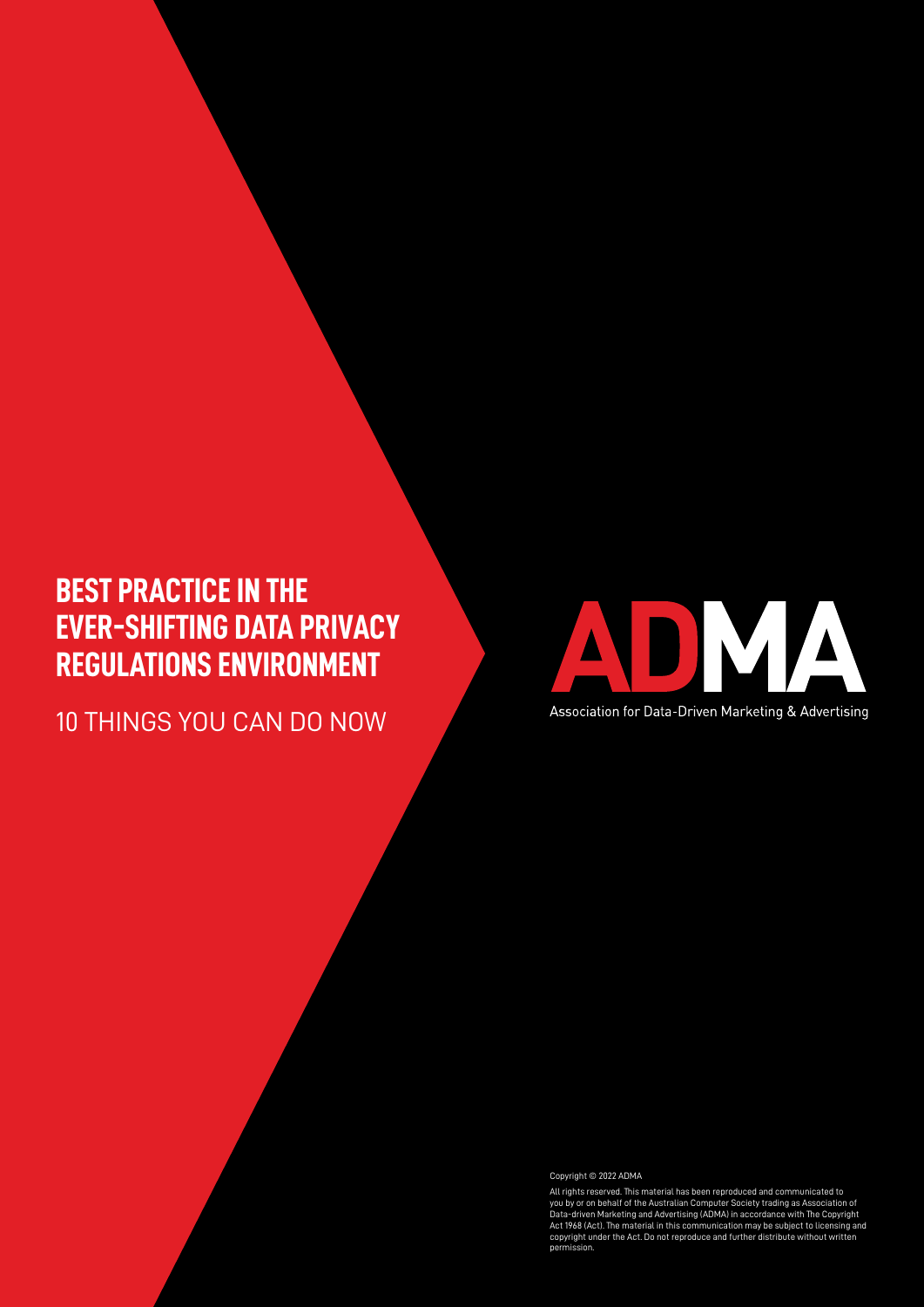# **BEST PRACTICE IN THE EVER-SHIFTING DATA PRIVACY REGULATIONS ENVIRONMENT**

## 10 THINGS YOU CAN DO NOW

## **BECOME FAMILIAR WITH THE KIND OF DATA YOUR ORGANISATION IS COLLECTING 1)**

**PERSONAL INFORMATION:** Your team needs to have a good understanding about what is and is not 'personal information'. This will also help better understand the shape shifters.

The term 'personal information' encompasses a broad range of information. Personal information must be handled in accordance with the Australian Privacy Principles (APPs)

**Section 6(1) of Privacy Act 1988 (Cth) defines personal information as:**

**Information or an opinion about an individual who is reasonably identifiable;**

**(a) Whether the information or opinion is true or not; and**

**(b) Whether the information or opinion is recorded in a material form or not**

**Shape-shifting: contrast pseudonymised and de-identified (anonymised and de-identified (anonymised) information**

Where there is uncertainty as to whether information collected falls within the definition of 'personal information', erring on the side of caution and treating the information as *personal information* will minimise risk exposure.

**SENSITIVE INFORMATION:** This is personal information that includes information or an opinion about an individual's:

- **›** Racial or ethnic origin;
- **›** Political opinions or associations
- **›** Trade union membership or associations
- **›** Sexual orientation or practices;
- **›** Criminal record;
- **›** Health or genetic information
- **›** Some aspects of biometric information

Generally, sensitive information has a higher level of privacy protection than other personal information.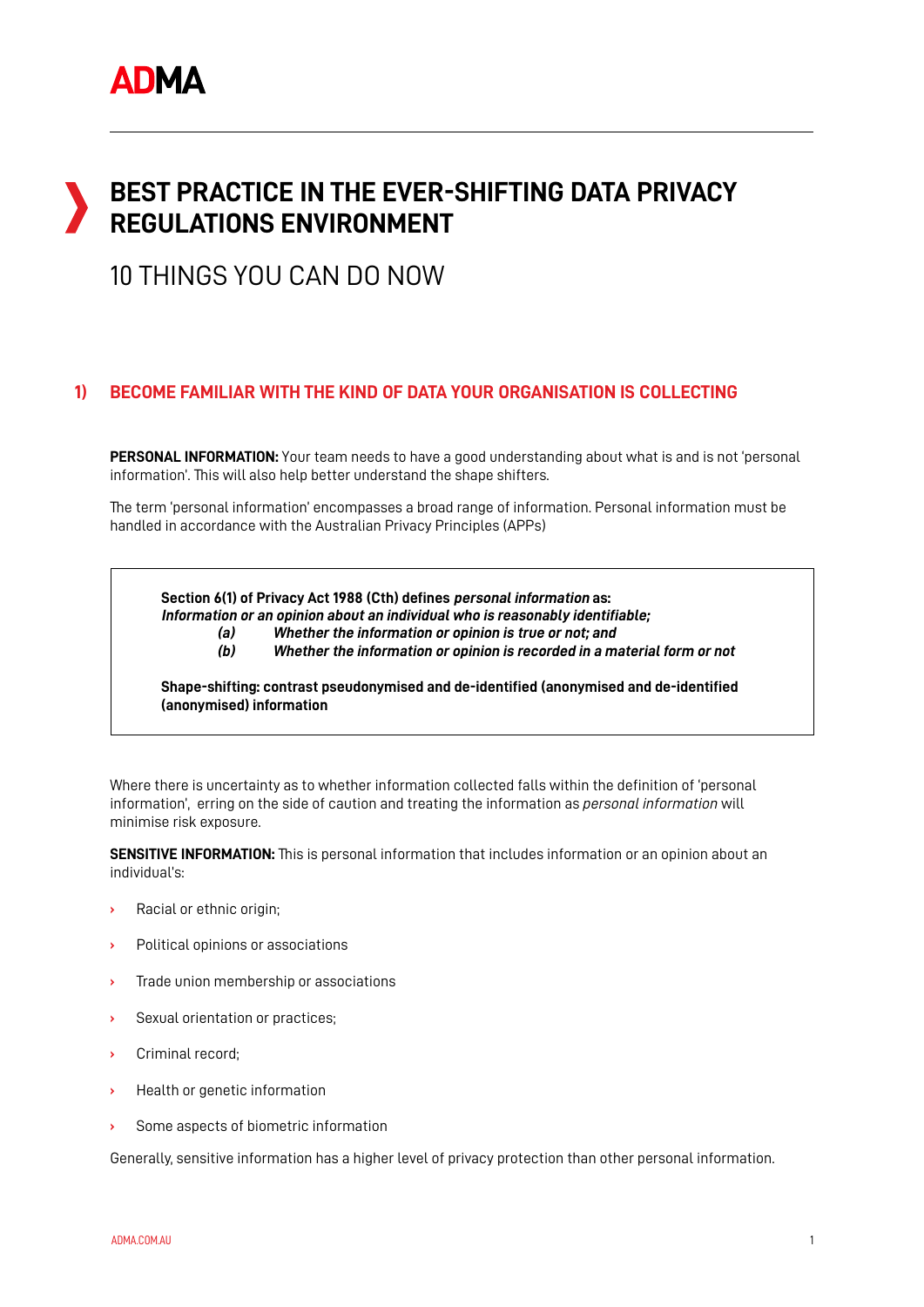## **UNDERSTAND WHERE AND HOW COLLECTION IS TAKING PLACE 2)**

Do an audit to identify all the points of collection of data/ personal information in your organisation. This is a critical step. Start with your own team and department, but it will be important to also work together with teams across various departments within the business so as to ensure that there is no gap which can lead to a breach.

**Notice and Consent:** Once you understand the collection points, do an Audit to check how your organisation is providing clear information (notice) to consumers. Ensure you are obtaining appropriate consent.

As first-party data becomes more important to your business, Marketers need to ensure this data is collected in a way that is compliant and can be utilised for marketing purposes.

It is each brands responsibility to make sure their sites display privacy notices and cookie transparency messages which use simple language.

Get smart about defaults and options including opt outs.

**Consent around sensitive information:** Understand the type of personal information your organisation is collecting so you can be sure that you have the right level of consent. Ensure the organisation is 'handling' the information appropriately and storing it securely.

**Don't collect data 'for the sake of collecting data':** Consider how the organisation intends on using any personal information it collects. Apply principles of 'ethics', consumer protection and 'fairness' (necessity, proportionality and user expectations). This will mitigate risk exposure now and continue to put your organisation in good stead as privacy laws develop.

## **UNDERSTAND HOW YOUR ORGANISATION MANAGES THE INFORMATION IT COLLECTS 3)**

**Data Storage:** Work with your IT infrastructure team to ensure your organisation has a secure environment to store the data you collect in a way that is compliant with legislative guidelines.

This includes understanding your organisation's current levels of user access. Ensure that the security levels around the different forms of data your organisation collects has the protection levels required by law.

**Data processes and Practices:** Understand and evaluate whether your business has best practice processes in place for the use of data it collects. This issue no longer impacts just the compliance team, if things go wrong it will fall in the lap of the marketer. Privacy by design is a requirement of most developing privacy laws internationally.

**Access, Correction and Disposal:** Become familiar with the process that your organisation follows in providing consumers transparency, user (options), controls over the personal information held about them. Understand how this works in relation to 'consent'.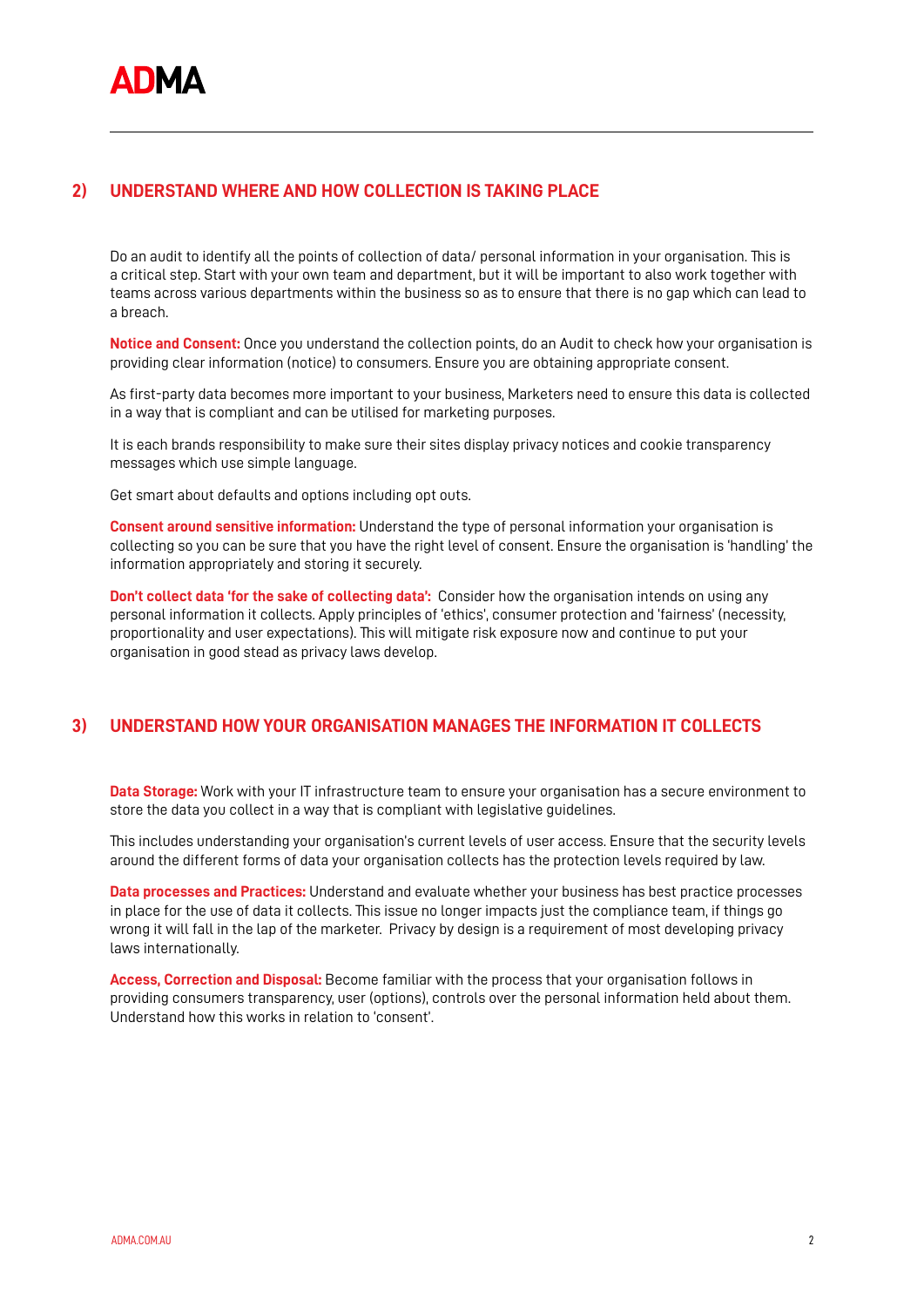## **ASSESS YOUR PARTNER ACCOUNTABILITY 4)**

Have a clear understanding of the journey the data your organisations collects goes on with your brand. This includes considering any partners you may use/need. Allocate the right level of responsibility and accountability in multiparty data ecosystems.

Look at your organisations due diligence with your current data partners and where this needs to be tidied up, start to work with your legal teams to ensure that the company understands the permissions, prohibitions and terms by which data can be collected, used, disclosed and managed in line with regulatory and consumer expectations.

## **REVIEW DOCUMENTATION 5)**

Work with your legal team, agencies and commercial teams to check that all documentation that your organisations have in place is reflective of your requirements under the data privacy regulations and that your data collection and management obligations to your customer. Following your obligations would most likely affect your entire media management process but it will help you make smart commercial decisions.

This includes reviewing the following:

- **›** Contracts and Agreements with partners (current and future);
- **›** The transparency and recency of your various Policies (Privacy, Cookies etc);
- **›** Your Terms and Conditions
- **›** Consent framework on marketing creative

## **ENSURE YOUR ORGANISATION HAS A CLEAR COMPLIANT PROCESS FOR ADVERTISING TAGGING AND TRACKING 6)**

## **FIRST-PARTY COOKIES/PIXELS**

Tags enable information stored in cookies to be read and recorded by ad servers so that ad campaigns can be executed and measured accurately.

Make informed decisions by ensuring that:

- **›** any site tagging request is accompanied by clear details about the tag vendor's privacy policy and tracking capabilities.
- **›** no tagging and tracking is applied without written approval from the relevant internal department (which may need to update the Privacy policy)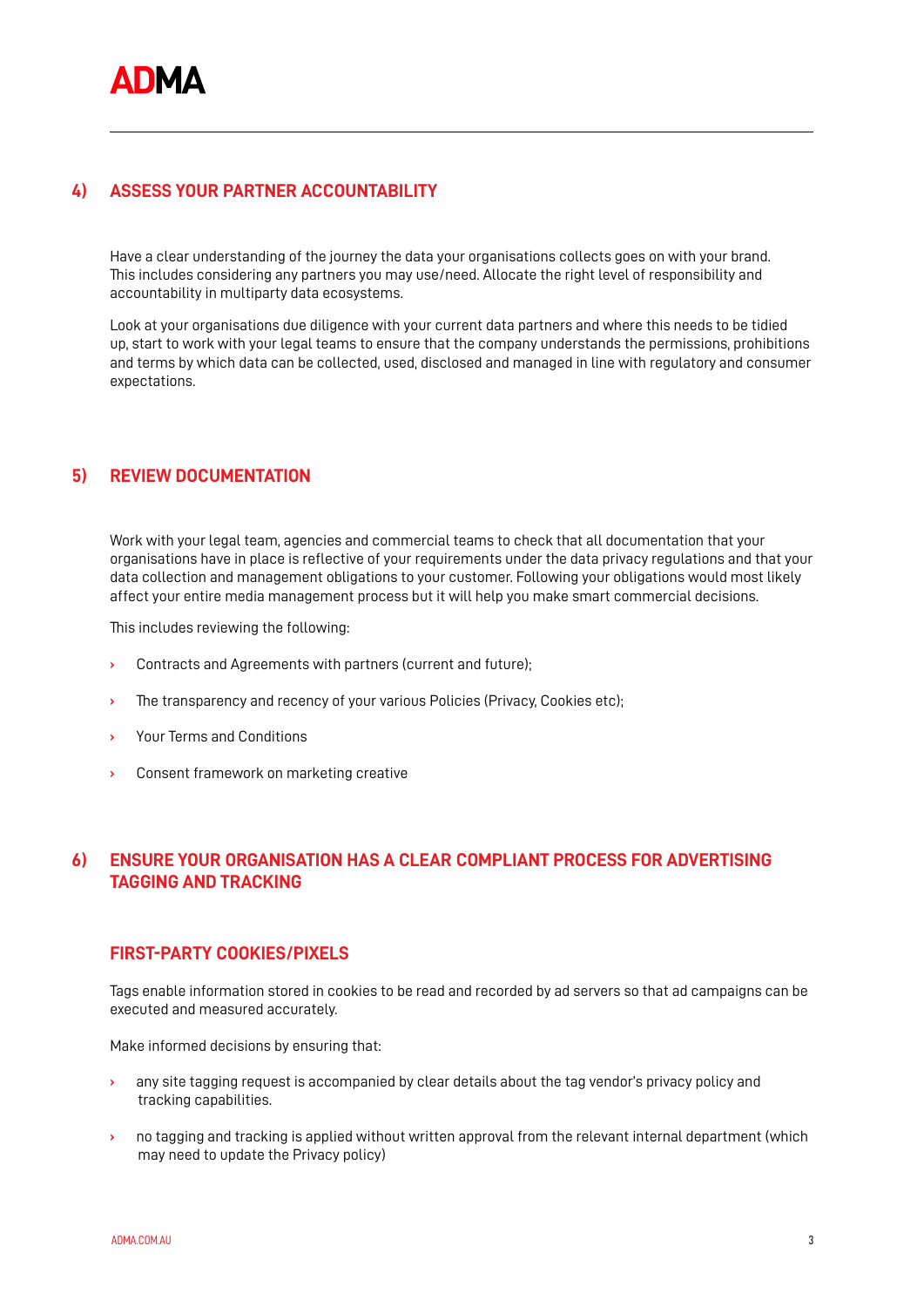

**›** website tagging and tracking are deployed via a tag managing platform so that all tags are cleanly managed and deployed

Have your team conduct a tag audit to help review all tags being deployed and record tracking and privacy details such as:

- **›** Tag name: what is the name and purpose of the tag?
- **›** Ad Tech description: what does the technology track or report?
- **›** Business justification for tag: why is the tracking required?
- **›** Cookie lifespan: what is the expiry date of cookies being dropped?
- **›** Opt-out option: what is the URL for any user wishing to opt out?
- **›** Tag expiration: when will this tracking tag be turned off or removed from the site?
- **›** Custom variables: is any other client-specific data being collected? (eg conversion data)
- **›** See if you have any deprecated 3rd party cookies dropping on your site.

There are many good tag managers that can be used to conduct this audit.

### **BECOME FAMILIAR WITH THE NEW PRIVACY / TARGETING SOLUTIONS THAT ARE EMERGING 7)**

Marketers need to be aware of the various targeting approaches that are emerging and watch their progress and development and how they work once launched.

It is likely that Marketers will need to adopt a mix of targeting approaches, but you shouldn't go blindly, so make contact with the Tech Platform offering the respective targeting approach and ask them to explain directly how it would work for your brand and the implications re: Privacy.

Test and Learn. This will be crucial in determining what works for your specific marketing strategy.

However get selective about cohorts and segmentation.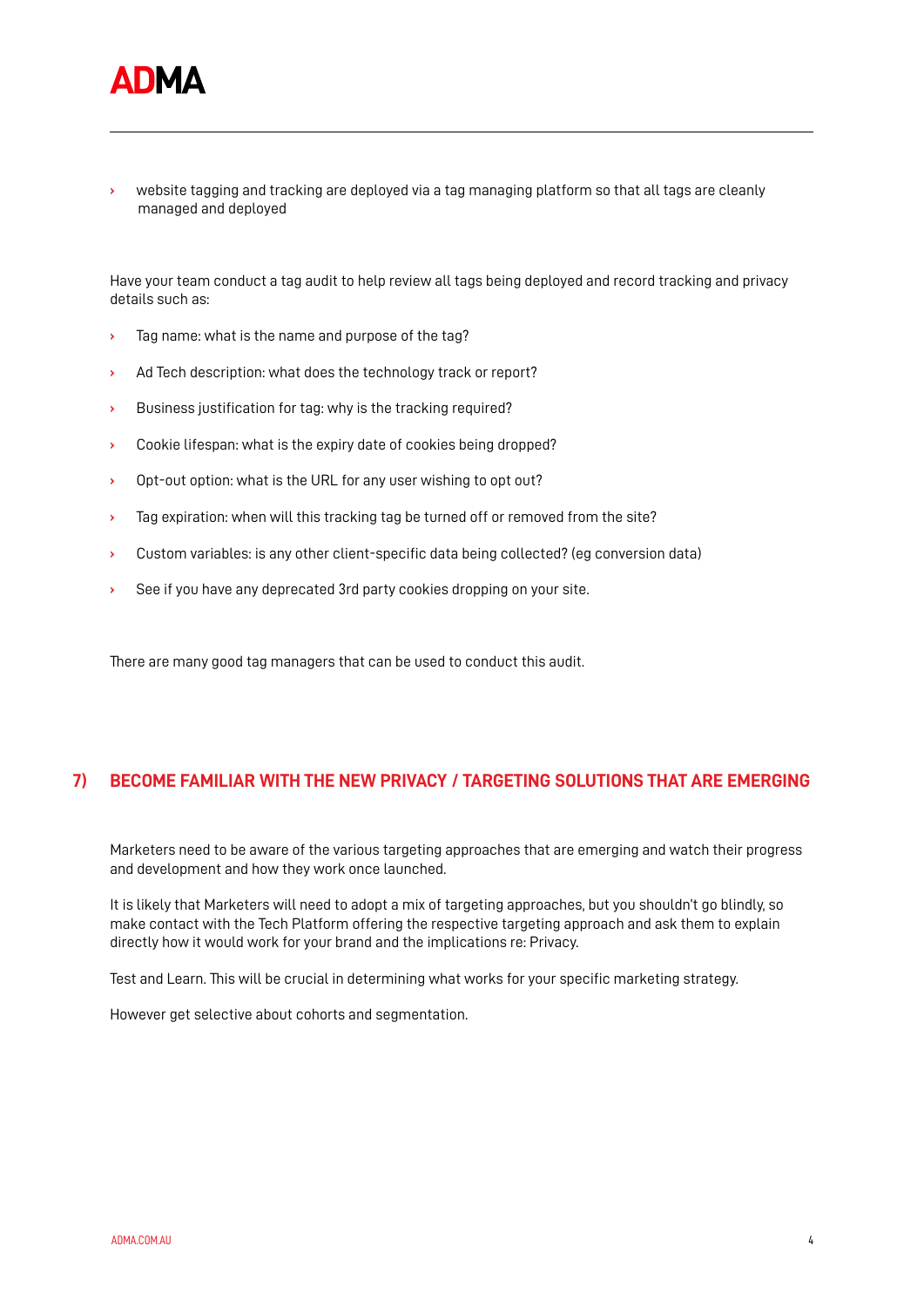#### **STAY UP TO DATE WITH PLATFORM COMPLIANCE 8)**

Each of the big tech giants (Facebook, Google, Amazon and Apple etc) will have compliance models for operating within and/or with their ecosystems.

It is important that marketers become familiar with and stay updated on these frameworks in order to ensure they can partner with them in whichever form is required.

Stay on top of the developments of the global tech giants - both in terms of their technology and platform policies and rules.

Best Practice Guides from the policies often give clear indications of what the platform deems acceptable. They are also good indicators of their priorities.

#### **CONSIDER YOUR ORGANISATIONS 'INDIVIDUATION' GAP PROBLEM 9)**

Marketers need to start considering the inferences and granularity in how they use data. Seriously consider the question of when segmentation becomes 'singling out'. While Australian data privacy law may not *currently* expressly stop all methods of singling out (if the right precautions are taken), 'singling out' individuals will provide more risk exposure for your organisation (and in some instances may already be a breach of existing laws).

## **IMPROVE CROSS FUNCTION COMMUNICATION AND ASSESS THE SKILLS & CAPABILITY OF YOUR PEOPLE 10)**

Marketers need to work with the other functions in the business. Both Best Practice and Compliance relies on open communication between teams. Technology, agencies, ad-ops, compliance, legal, creative, strategy teams must work together with transparency in order to minimise risk exposure and ensure that privacy processes are being implemented throughout the business.

Ensure that your whole team is across their responsibilities when it comes to privacy. Make sure that the team knows your organisations privacy policy and internal processes. Make sure they know where to go for more information and what to do if there is fear of a potential breach.

Educate yourself/ your teams on developments in privacy (and SPAM) laws locally and internationally. This is a particularly fast moving and constantly developing area which can not be ignored (or left to other teams to deal with).

Regularly check in with your legal and compliance teams to ensure you are across any changes. Legal may also need to overlay other factors to ensure compliance with regulations in addition to privacy. Be open in your conversations so that you are getting the right advice for your particular circumstances.

Do education courses to remind yourself of the basics as compliance is built from understanding these foundational principles. Remember developments in data privacy laws have a knock-on impact on how global platforms develop their technology and offerings to partners and advertisers. So changes in this area will directly impact your organisation, your customers, your teams and you.